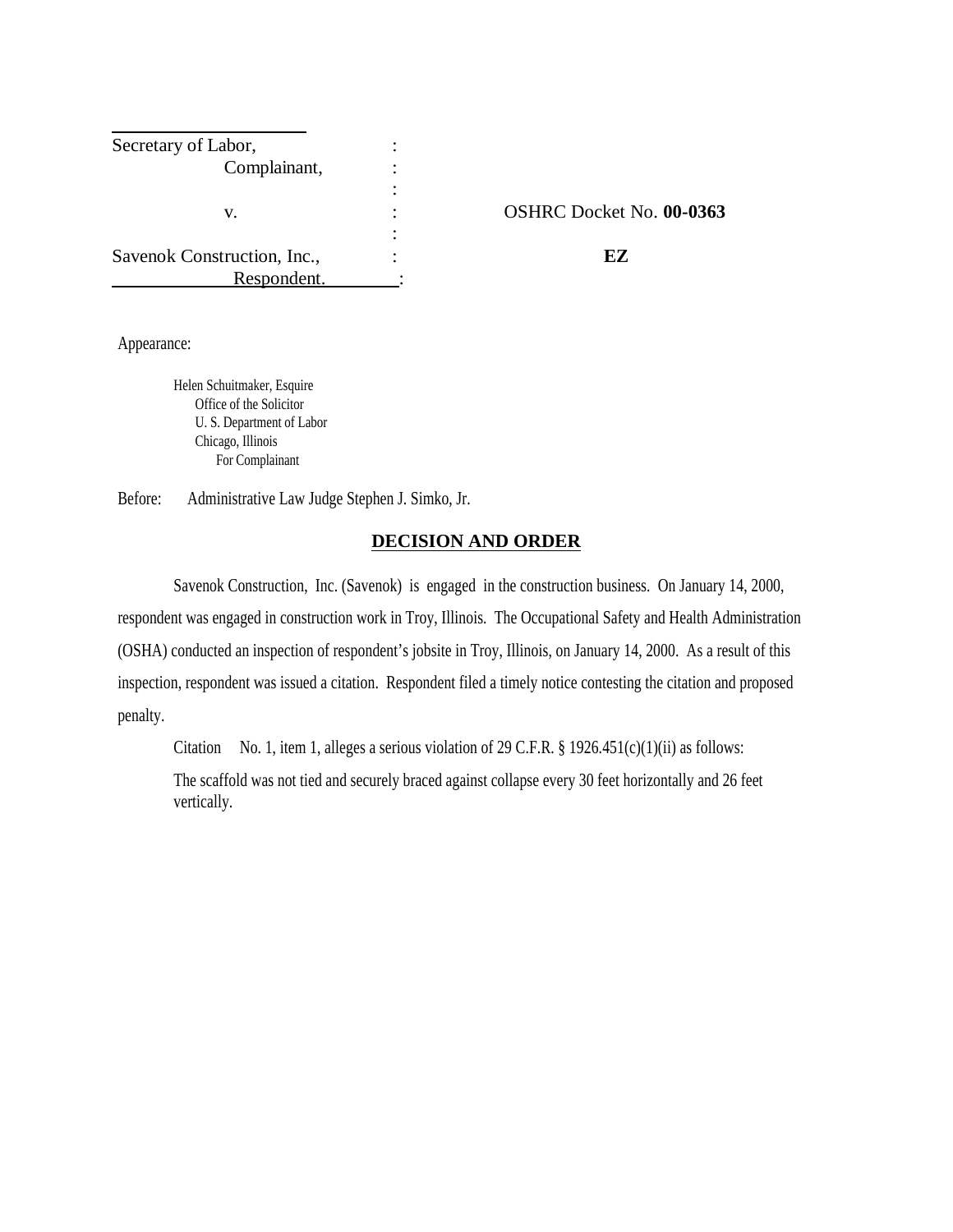At the jobsite, the employer failed to ensure that a tubular weld scaffold was adequately tied and securely braced against the west wall of the motel under construction. The scaffold measured approximately 60 feet long with four sections over 30 feet in height. The scaffold was secured by a single piece of metal strap along the northern-most section. Two employees were installing fall protection on this scaffold.

A hearing was held pursuant to the EZ trial procedures in St. Louis, Missouri, on May 3, 2000. The Secretary was represented by her attorney, Helen Schuitmaker. Respondent did not appear at the hearing and its representative, Kenneth J. Yotz, also failed to appear at the hearing. The hearing was delayed for ninety minutes while efforts were made to contact respondent's representative.

The Secretary's attorney moved for an order dismissing respondent's notice of contest when neither Savenok nor its representative appeared at the hearing. She advised the judge of the sequence of events that occurred prior to the hearing in this matter.

The Secretary presented evidence relating to the alleged violation and proposed penalty. She established her right to relief by evidence satisfactory to the judge. At the conclusion of the presentation of this evidence, a decision and order was issued from the bench affirming the serious violation as alleged and assessing a penalty of \$2,000.

Excerpts of relevant transcript pages and paragraphs, including findings of fact and conclusions of law, are attached hereto in accordance with 29 C.F.R. § 2200.209(f).

### FINDINGS OF FACT AND AND CONCLUSIONS OF LAW

The foregoing decision constitutes the findings of fact and conclusions of law in accordance with Federal Rule of Civil Procedure 52(a).

#### ORDER

Based upon the foregoing decision, it is ORDERED:

Respondent's notice of contest is dismissed; Citation No. 1, item 1, is affirmed as a serious violation; and a penalty of \$2,000 is assessed.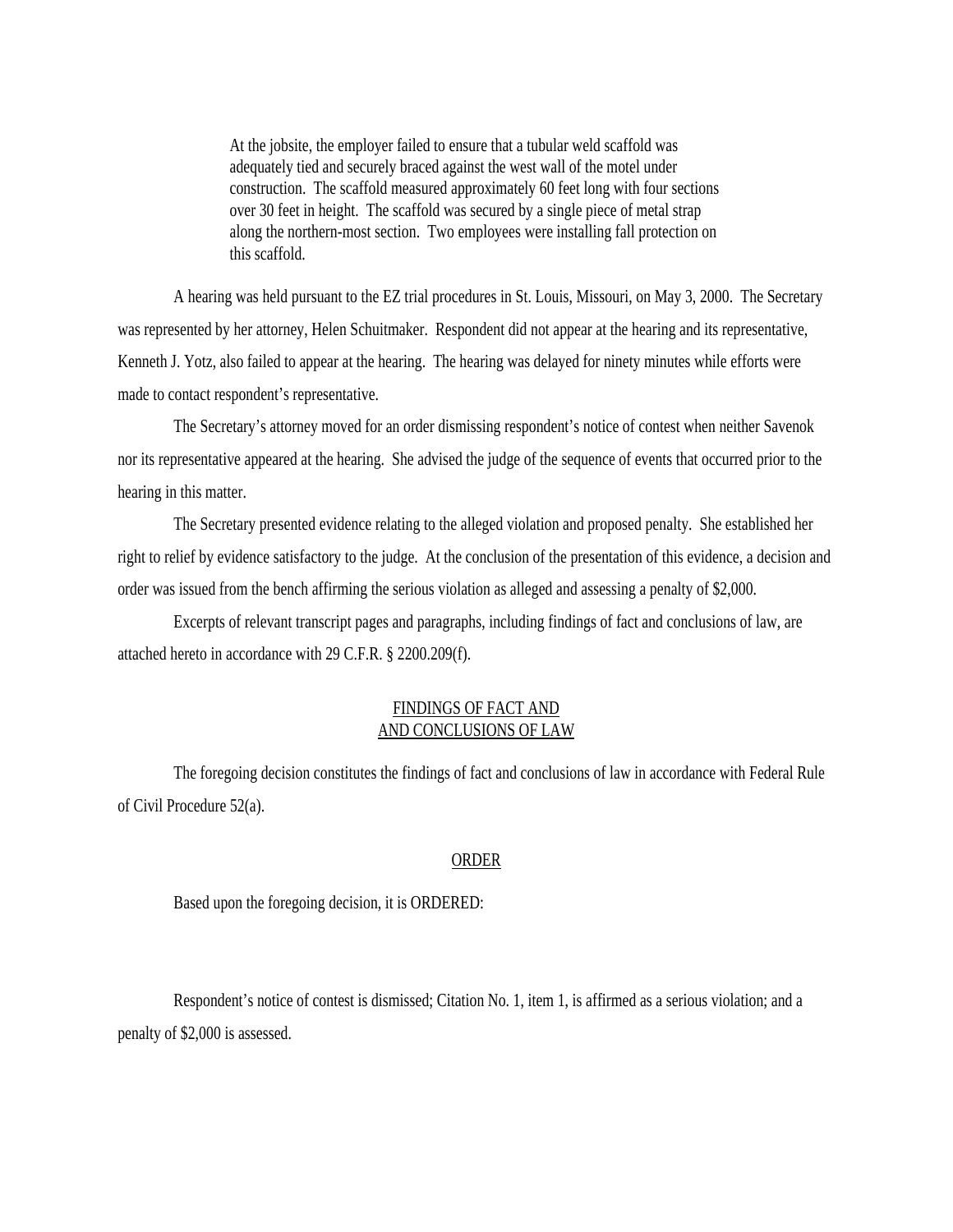STEPHEN J. SIMKO, JR. Judge

Date: May 25, 2000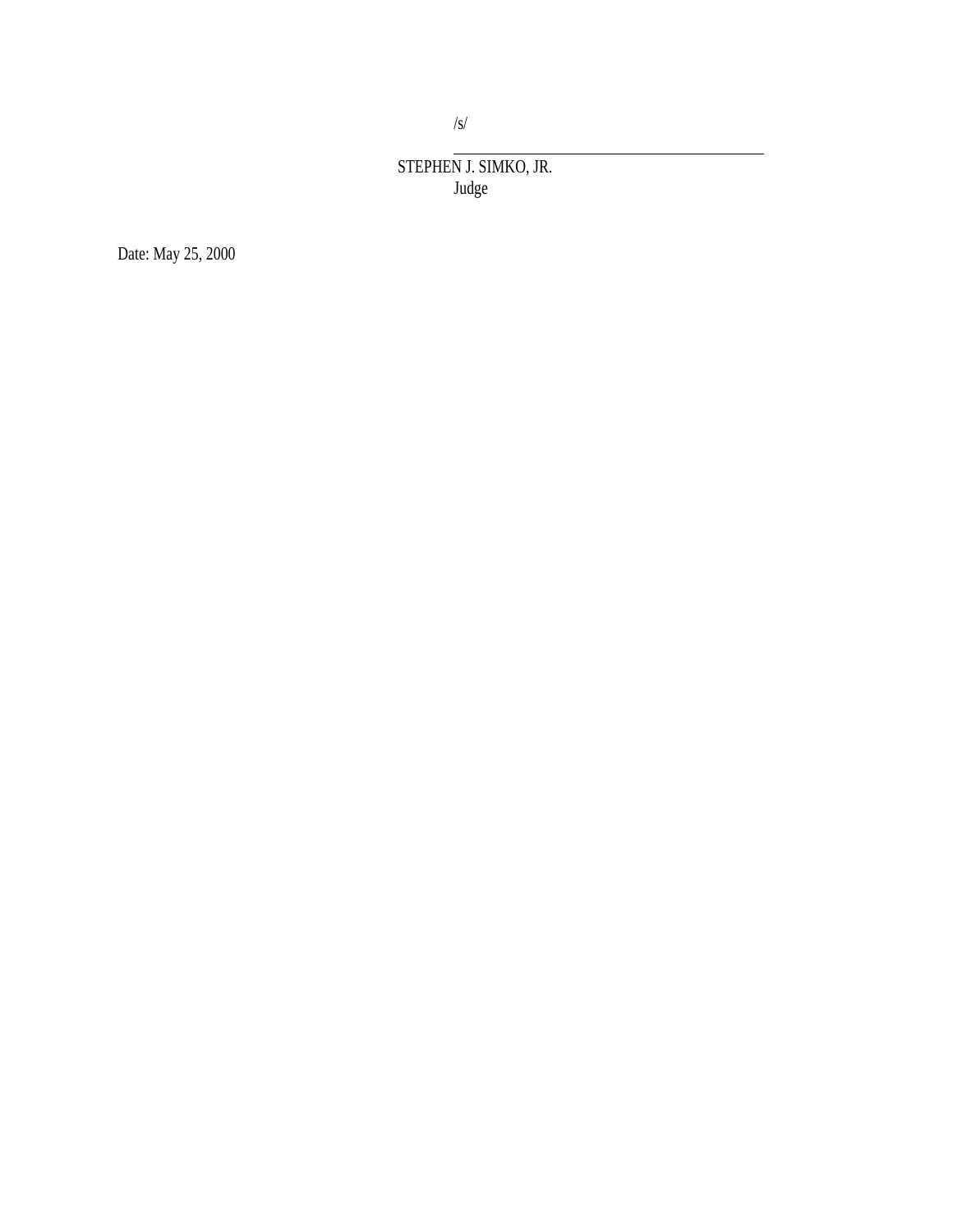# 1 THE COURT: This is the case of the

| $\overline{2}$ | Secretary of Labor vs. Savenok Construction         |
|----------------|-----------------------------------------------------|
| 3              | Company, Incorporated and it's OSHRC Docket No.     |
| 4              | 00-0363. It's a case which is being heard under     |
| 5              | the EZ trial procedures. And I might note for the   |
| 6              | record that Mr. Ken Yotc, who is the representative |
| 7              | of the company, and no one else from the company,   |
| 8              | has appeared at this time. Ms. Schuitmaker, would   |
| 9              | you like to enter your appearance for the record?   |
| 10             | MS. SCHUITMAKER: Yes, I'm Helen                     |
| 11             | Schuitmaker, Office of the Solicitor, U.S.          |
| 12             | Department of Labor, in Chicago, Illinois.          |
| 13             | THE COURT: All right. This hearing was              |
| 14             | scheduled to begin today in this courtroom, which   |
| 15             | is Courtroom D on the third floor of the U.S.       |
| 16             | Courthouse at 1114 Market Street, St. Louis,        |
| 17             | Missouri. It was scheduled to begin at 10:00 in     |
| 18             | the morning, it's now 11:30 a.m. Neither Mr. Yotc   |
| 19             | nor any representative of the Savenok Construction  |
| 20             | has appeared at this time. Ms. Schuitmaker, could   |
| 21             | you please bring us up to speed on the attempts you |
| 22             | have made to contact respondent?                    |
| 23             | MS. SCHUITMAKER: Yes. Initially we had a            |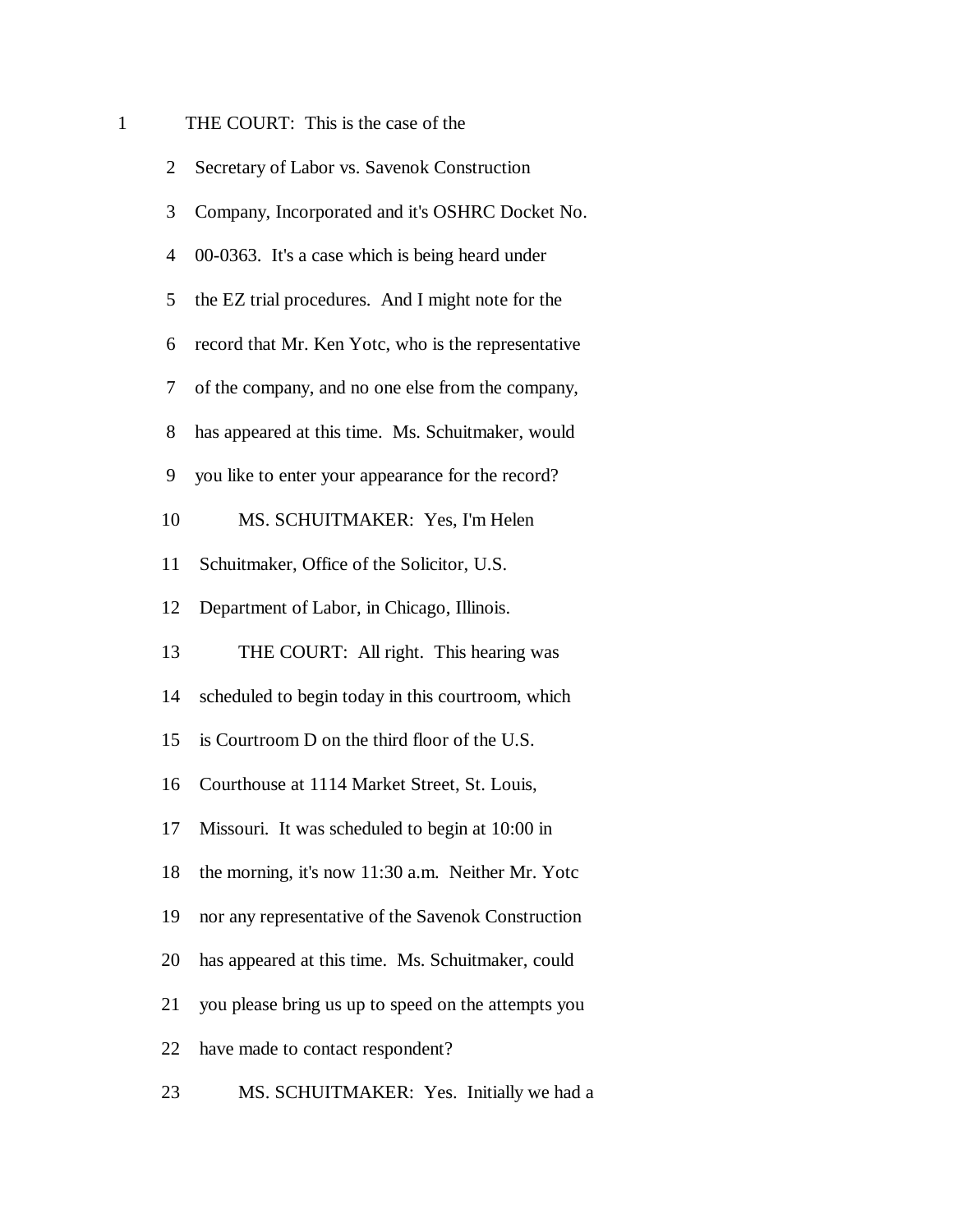|  |  | 24 pre-hearing telephone conference conversation with |  |
|--|--|-------------------------------------------------------|--|
|  |  |                                                       |  |

- 25 Mr. Yotc and yourself and me, and at that point we 6
- 1 discussed where the hearing was going to be held,
- 2 not the particular courtroom, but the U.S.
- 3 Courthouse and the time and the date and Mr. Yotc
- 4 indicated during the conversation that he

5 understood that.

- 6 THE COURT: That was the pre-hearing
- 7 conference on April 26th?
- 8 MS. SCHUITMAKER: Yes. That's correct.
- 9 And then this morning I, at approximately 10:30, I
- 10 called Savenok Construction Inc. at its toll free
- 11 number and spoke to a Taras Recnikov. That's
- 12 R-e-c-n-i-k-o-v. He's the regional manager for
- 13 them in the St. Louis area. And I told him to
- 14 contact his home office and find out whether
- 15 someone was going to show up today and told him
- 16 that I would do a motion to dismiss. And I told
- 17 him I would call him back at approximately 11:00.
- 18 At that time I called back and reached him
- 19 at his mobile number and he said that he had spoken
- 20 to a Peter -- last name is K-l-y-a-c-h-e-n-k-o.
- 21 And he was the vice president of Savenok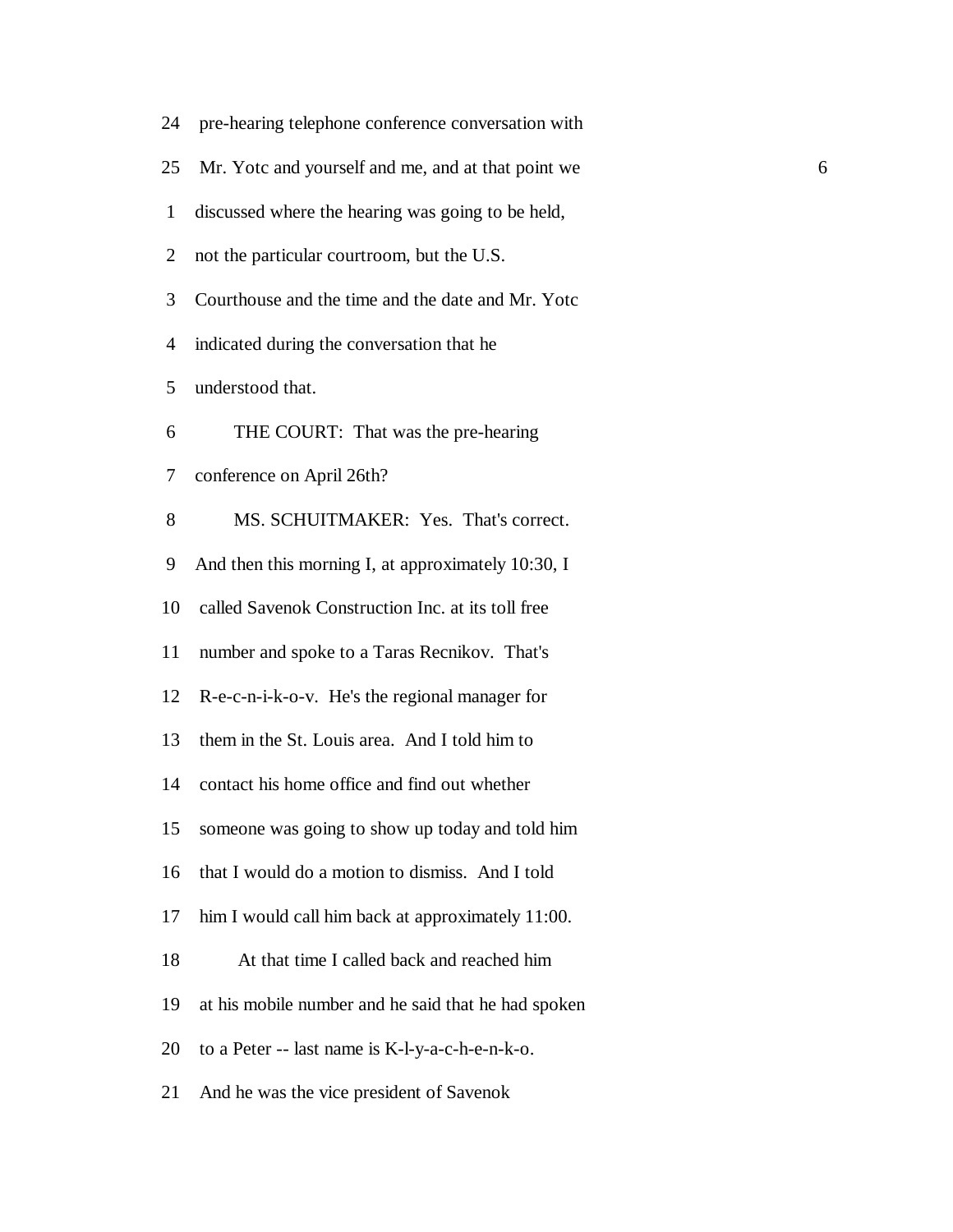- 22 Construction in Chicago. And that Peter had told
- 23 Taras Recnikov that Peter had not received a notice
- 24 of hearing, that Mr. Yotc was in charge of it and
- 25 Mr. Yotc -- this is per Peter, that Mr. Yotc was on

- 1 his way to St. Louis, or down here.
- 2 THE COURT: Mr. Yotc is in the Chicago

3 area?

- 4 MS. SCHUITMAKER: Yes. And I told him,
- 5 again, that I was going to do a motion to dismiss
- 6 and then subsequent to that I called Mr. Yotc at
- 7 approximately 11:24 at his office in Geneva,
- 8 Illinois, and inquired -- well, first, I received
- 9 an answering machine and I left a message that the
- 10 hearing was supposed to be on this date and that no
- 11 one had appeared so far and told him that I would
- 12 do a motion to dismiss, and I related what Taras
- 13 and Peter from Savenok had told me.
- 14 Additionally, I called my supervisor, Allen
- 15 Bean, and got his voice mail and told him that if
- 16 he had received word of any problem, to call the
- 17 compliance officer on his cellular phone number.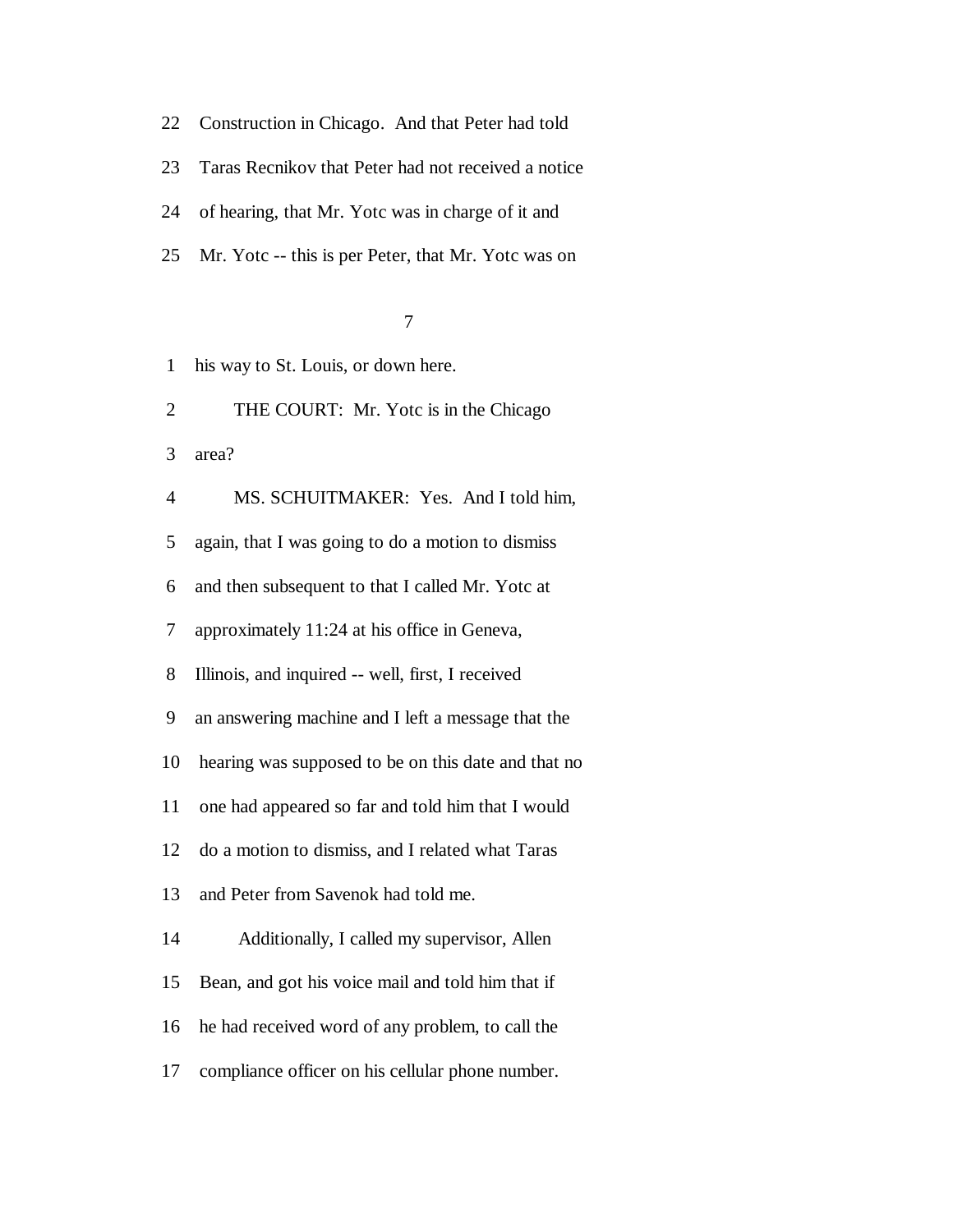18 Within the last half hour, we have not received any 19 phone call on the cellular phone. So at this point 20 I would -- I would the ask the court to entertain a 21 motion to dismiss and that the secretary's prepared 22 to put on its witness and do a prima facie case if 23 the court is so inclined. 24 THE COURT: Just one more, did you check 25 your --

8

1 MR. GILSON: Yes, sir, and it's been no

2 messages received on the cell phone.

3 THE COURT: Just identify yourself for the

4 record.

5 MR. GILSON: My name is Anthony Gilson.

6 I'm an industrial hygienist with the Department of

7 Labor, Occupational Safety and Health

8 Administration, based out of Fairview Heights,

9 Illinois.

10 THE COURT: No messages and that's been

11 over a half an hour, is that correct?

12 MR. GILSON: Yes.

13 THE COURT: Okay. Well, let me, for the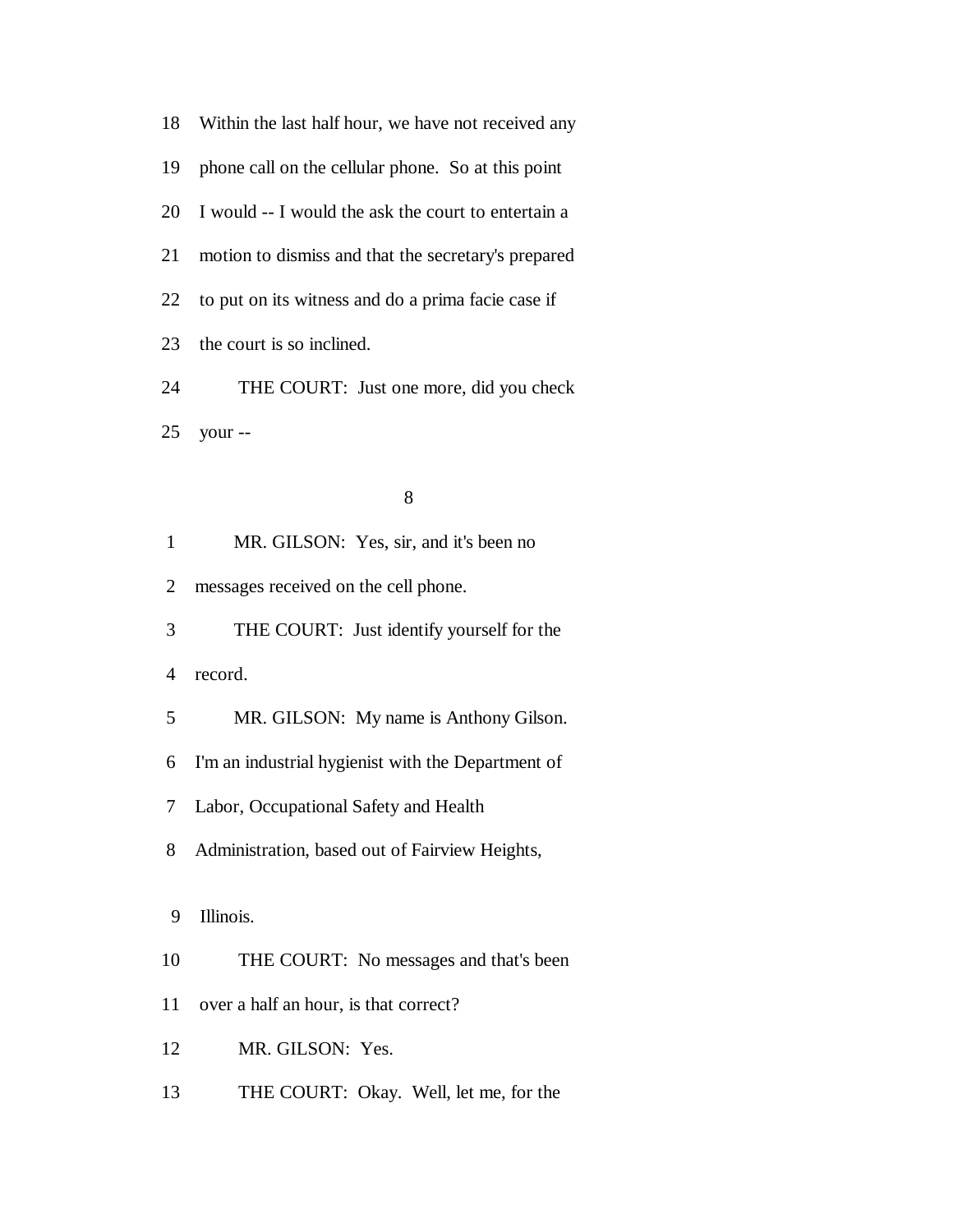| 14 | record, indicate that I have called my office, too, |
|----|-----------------------------------------------------|
| 15 | and have been informed by my office that no one has |
| 16 | called the office to try to get in touch with us as |
| 17 | to the location and the time of the hearing or the  |
| 18 | fact that Mr. Yotc was delayed. We had sent the     |
| 19 | order segment, the location of the hearing, and the |
| 20 | pre-hearing conference order to Mr. Yotc at         |
| 21 | <b>Environmental Management Training Systems</b>    |
| 22 | Incorporated, 919 St. Andrews Circle, Geneva,       |
| 23 | Illinois, 60134. Both notices were sent to the      |
| 24 | order saying the location hearing was sent on April |
| 25 | the 27th and the pre-hearing was sent on April the  |

1 26th, both at the same address, and we received

2 nothing by return mail showing that it was not

3 delivered.

4 So since it was sent to the last known

5 address I have to assume that Mr. Yotc received the

6 notification. Counsel for the government has made

7 every effort to contact the respondent's

8 representative, who was the official representative

9 for service. We had telephone conversations, as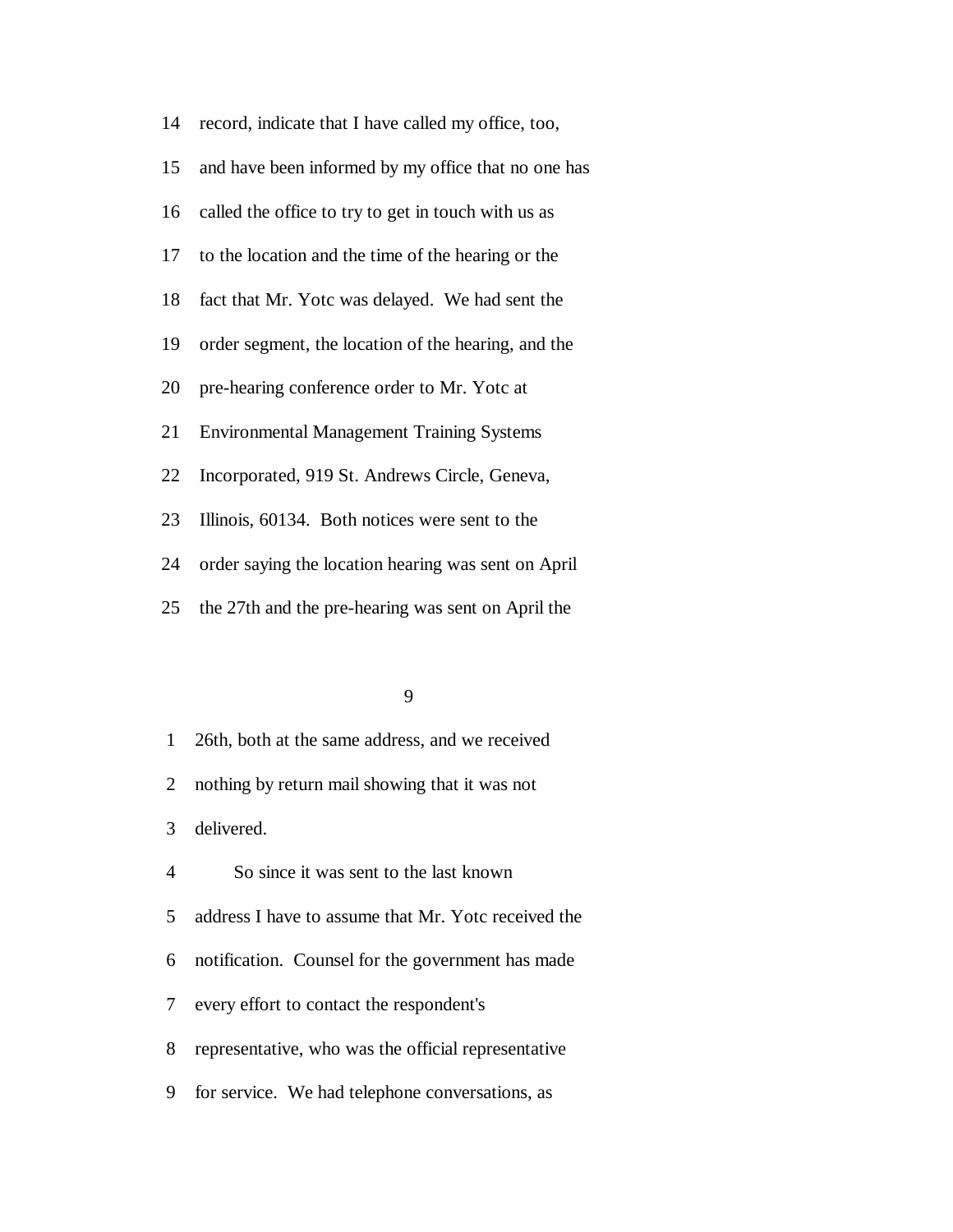| 10 | Ms. Schuitmaker has indicated, on April the 26th,  |
|----|----------------------------------------------------|
| 11 | at which time we talked about the hearing being in |
| 12 | St. Louis at 10:00. We originally scheduled it for |
| 13 | nine a.m. but rescheduled for 10:00. Mr. Yotc was  |
| 14 | aware of that and was aware that this was going to |
| 15 | be at the U.S. Courthouse. That was in addition to |
| 16 | the notice that was sent out on the 27th of April. |
| 17 | So I have no reason to believe that respondent's   |
| 18 | representative did not receive notice of the       |
| 19 | location and time of this hearing.                 |
| 20 | Ms. Schuitmaker, how long would it take for you to |
| 21 | put on a prima facie case in this matter?          |
| 22 | MS. SCHUITMAKER: I can probably do it              |
| 23 | within 20 minutes.                                 |
| 24 | THE COURT: Why don't we proceed with that          |
| 25 | at this time.                                      |
|    |                                                    |

# 13 THE COURT: Okay. All right. Having heard

- 14 the evidence I'll review on this case, and this
- 15 is -- I'm going to give you my finding at this
- 16 time. In order to prove violation of the
- 17 Occupational Safety and Health Act the secretary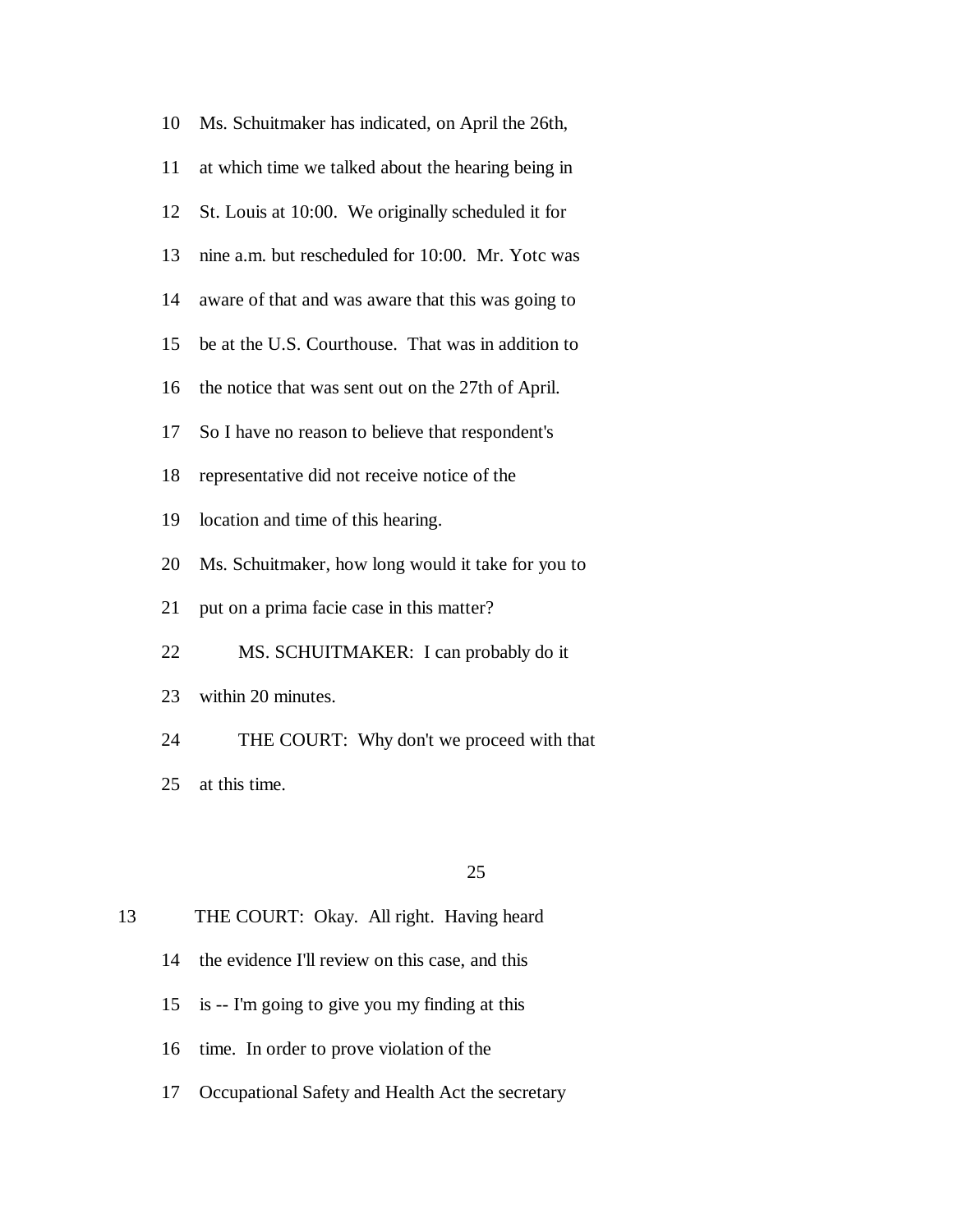- 18 must show that the construction standards apply to
- 19 these working conditions; that the terms of the
- 20 standard were violated; that employees of the
- 21 respondent had access to the conditions, that's
- 22 what we call exposure; and that the respondent knew
- 23 or should have known to exercise the reasonable
- 24 diligence that the conditions existed. First,
- 25 there's one standard allegedly violated 29 CFR,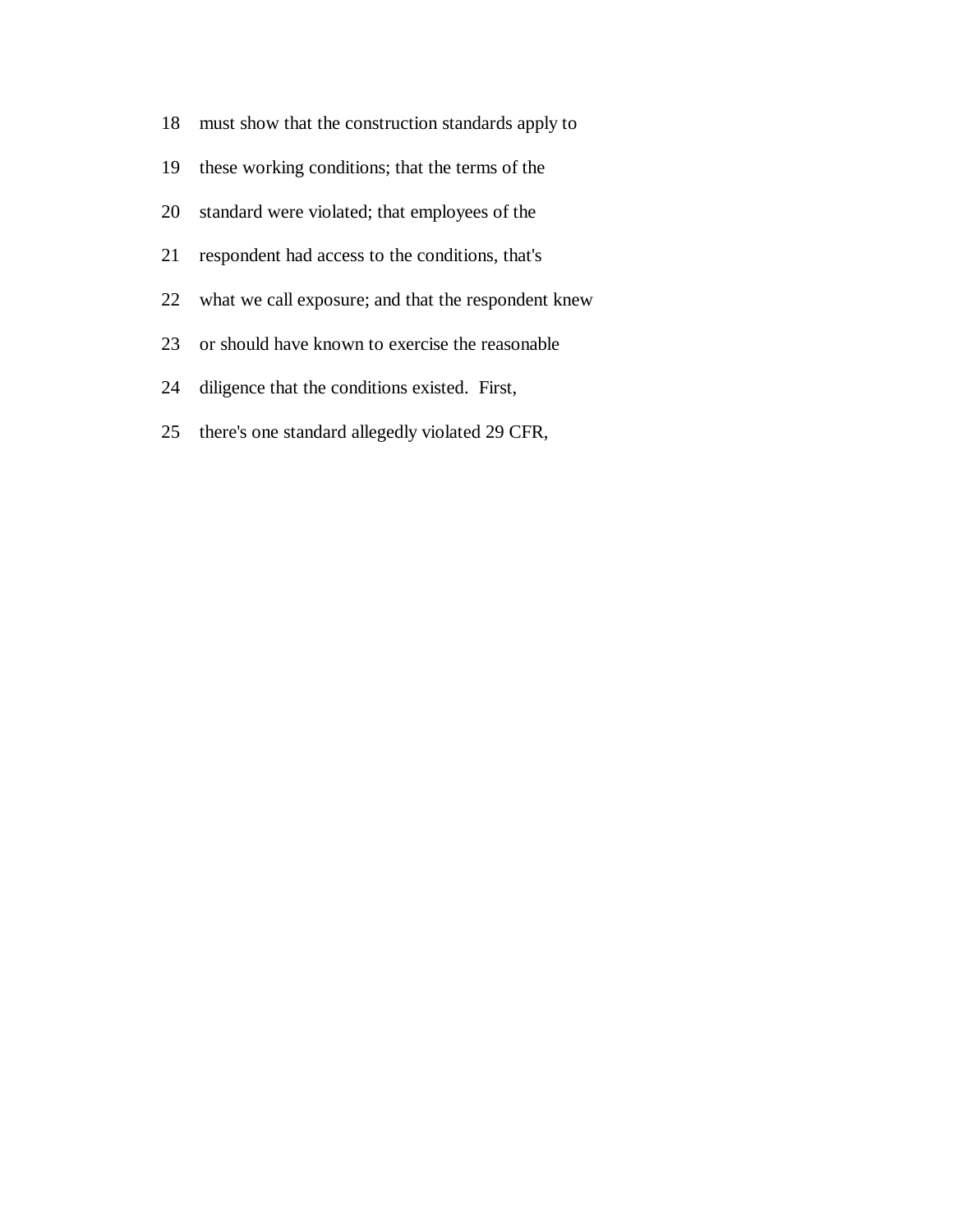1 Section 1926.451 (c)(1) II.

 2 The allegation was that the scaffolding was 3 not tied and securely braced against collapse over 4 30 feet horizontally and 26 feet vertically. The 5 citation goes on to say that at the jobsite the 6 employer failed to ensure that tubular weld 7 scaffold was adequately tied and securely braced 8 against the west wall of the motel under 9 construction. 10 The scaffold measured approximately 60 feet 11 long with four sections over 30 feet in height. 12 The scaffolding was secured by a single piece of 13 metal strap along the northern most section. Two 14 employees were installing fall protection on this 15 scaffold. The construction standards clearly apply 16 to the work being performed by the respondent's 17 employees. This was a construction project, a 18 motel was under construction, the scaffolding was 19 being used in construction of this motel, so this 20 standard clearly is applicable to the working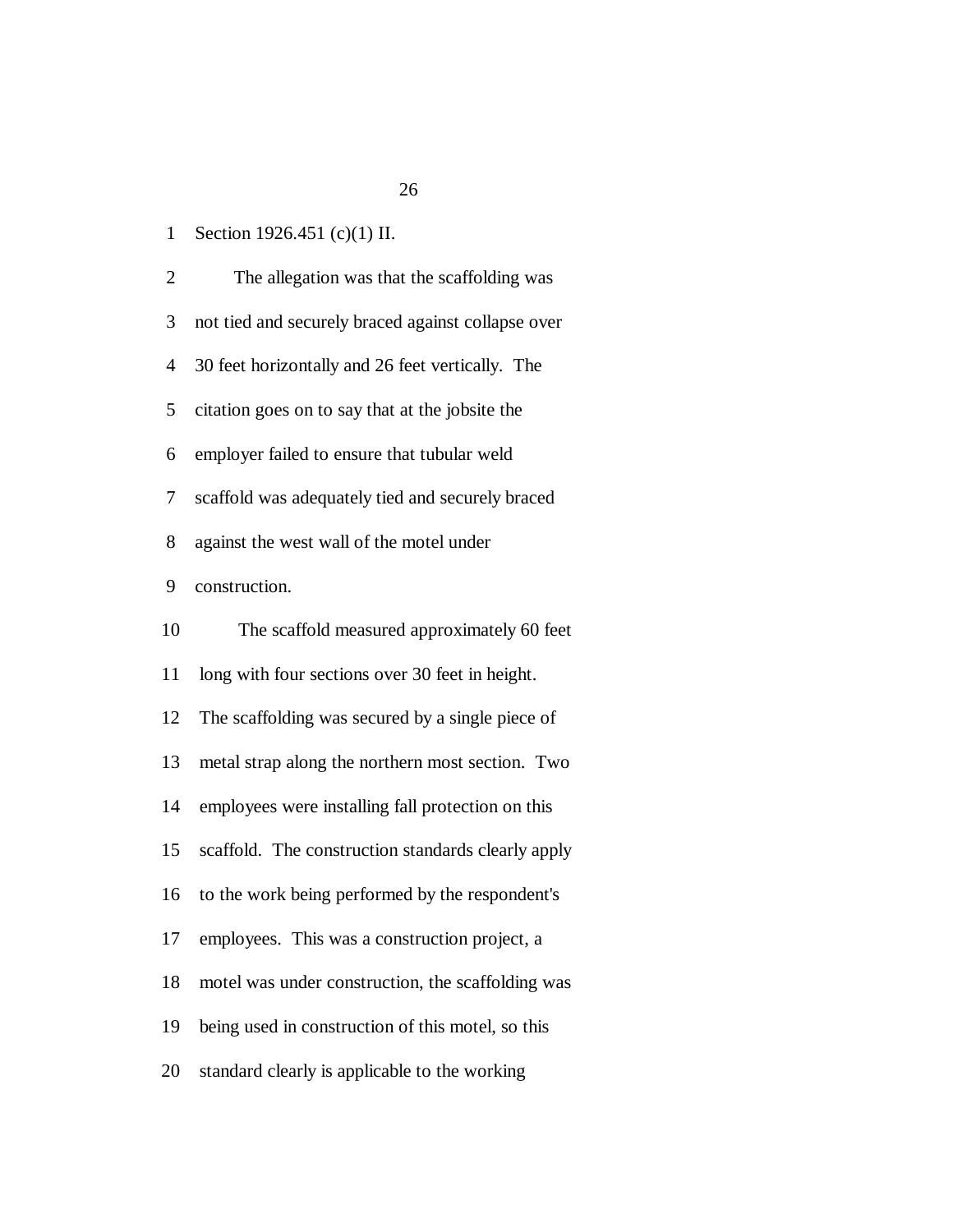- 21 conditions.
- 22 Second, the terms of the standard were
- 23 violated in that there was only one metal strap
- 24 that held this entire 60 foot by 30 foot section of
- 25 scaffolding to the wall. In fact, it was not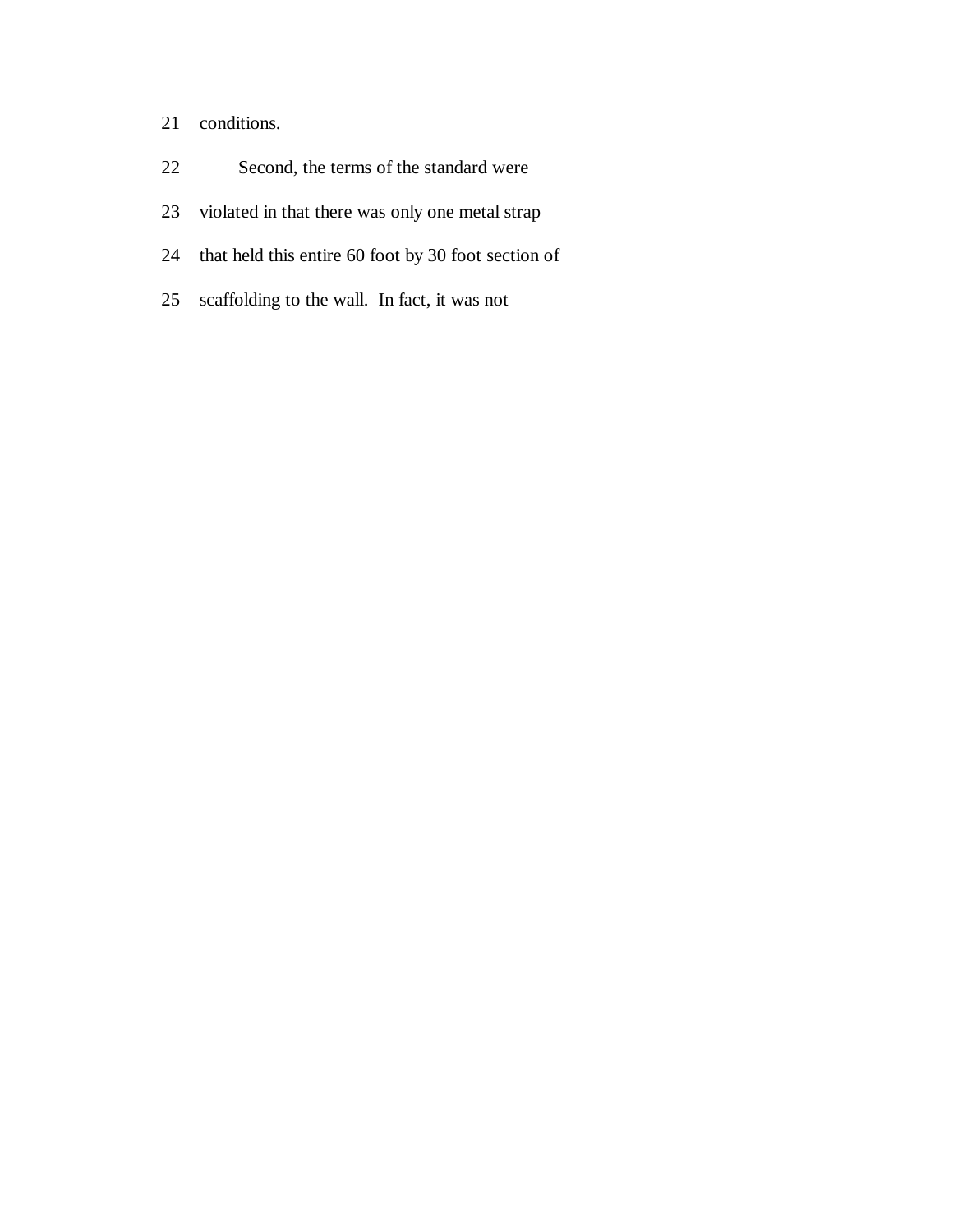| $\mathbf{1}$   | even -- this did not qualify as a secure tie or     |
|----------------|-----------------------------------------------------|
| $\overline{2}$ | brace. It was a very thin strap from the            |
| 3              | photographs, thin line tied to a nail, which was    |
| 4              | not completely driven into the side of the building |
| 5              | wall.                                               |
| 6              | I am convinced by the evidence that                 |
| 7              | additional straps or bracing in at least eight      |
| 8              | locations should have been provided. The            |
| 9              | scaffolding was swaying. There were five employees  |
| 10             | on this scaffold, two of whom were the employees of |
| 11             | the respondent. These were identified as employees  |
| 12             | of respondent by Mr. Ramires, who was an employee   |
| 13             | of the respondent, and by Mr. Denny, who was the    |
| 14             | representative of the general contractor. So the    |
| 15             | terms of the standard were violated and employees   |
| 16             | were exposed to a fall hazard of up to 26 feet.     |
| 17             | The scaffold was erected over a sidewalk, which     |
| 18             | increased the hazard of severe injury, even greater |
| 19             | than it is on soft dirt.                            |
| 20             | There was a possibility of death or serious         |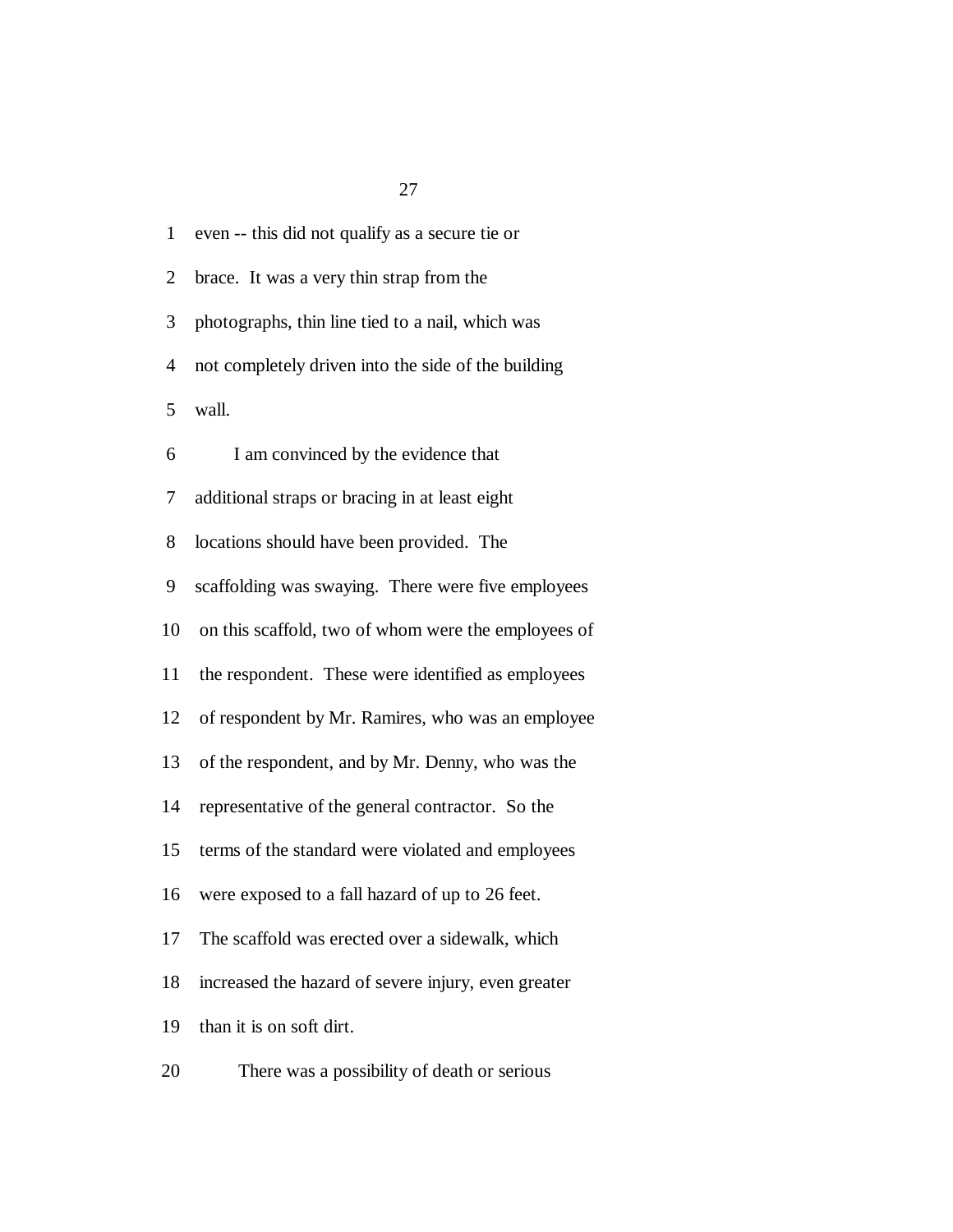- 21 physical harm should an individual fall off the
- 22 scaffolding. The test is not the probability of
- 23 the fall occurring but if the accident happened or
- 24 a fall happened, what is the likely injury in
- 25 falling from a height of 26 feet or I believe the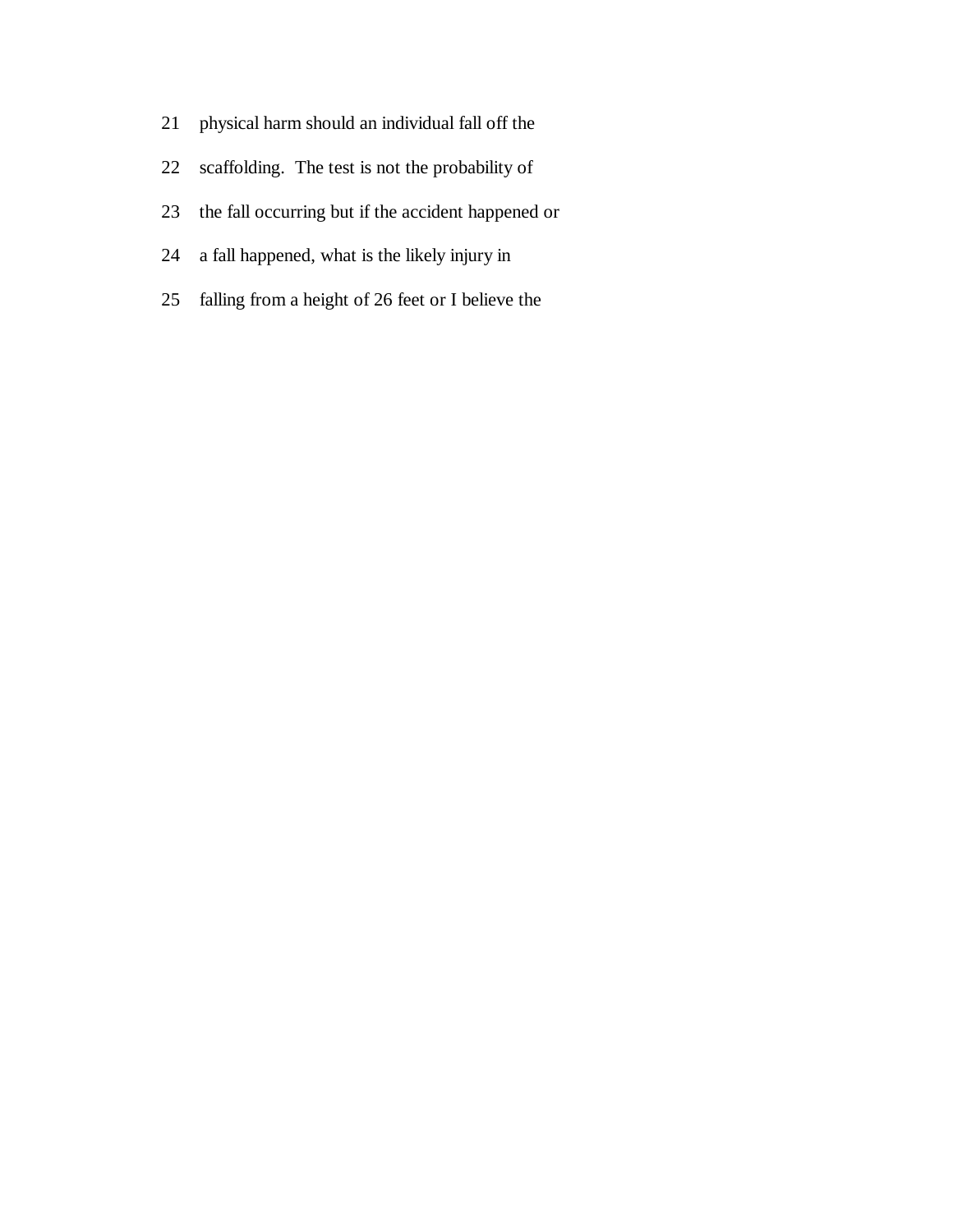| $\mathbf{1}$   | testimony was 18 feet for one employee, 24 feet for |
|----------------|-----------------------------------------------------|
| $\overline{2}$ | the other employee on to the sidewalk. It's         |
| 3              | reasonably expected to result in death or serious   |
| 4              | physical harm.                                      |
| 5              | The final element involved here is the              |
| 6              | knowledge on the part of this employer. Knowledge   |
| 7              | of employer's imputed to the employer through its   |
| 8              | agents. On this jobsite Mr. Ramires was identified  |
| 9              | as the lead person on the jobsite, he said he was   |
| 10             | the boss. So his knowledge of the working           |
| 11             | conditions is imputed to respondent, the            |
| 12             | corporation.                                        |
| 13             | Mr. Ramires had been on the jobsite from            |
| 14             | time of the construction, on January the 12th,      |
| 15             | until the date of inspection, January the 14th. He  |
| 16             | was on the scaffolding along with another employee  |
| 17             | respondent while the scaffolding was swaying when   |
| 18             | the compliance officers arrived on the jobsite. If  |
| 19             | he did not know of these working conditions or      |
| 20             | these volitive conditions then clearly the company, |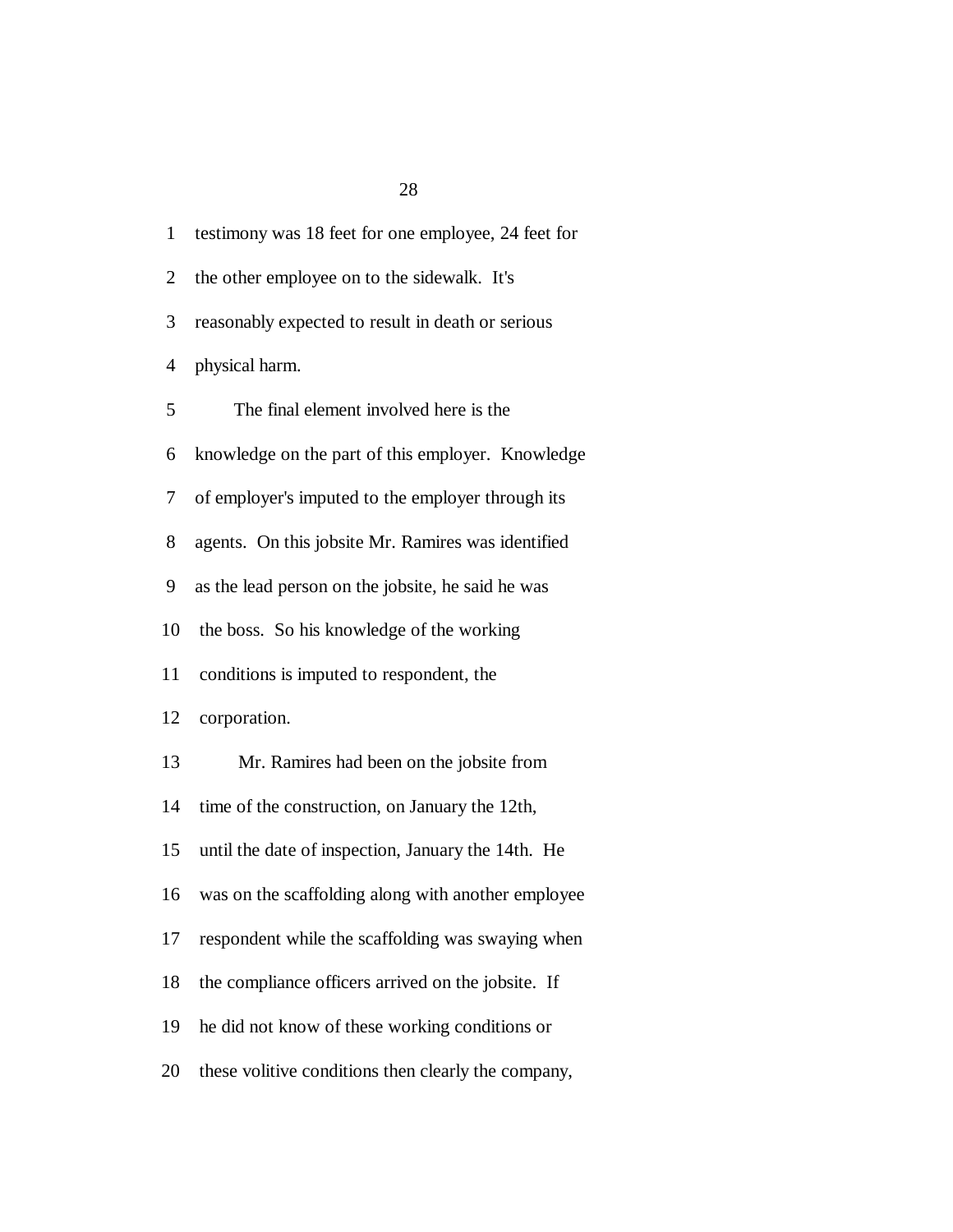- 21 through him, should have known with the exercise of
- 22 reasonable diligence, anyone can tell that the
- 23 scaffolding is swaying and that the scaffolding is
- 24 not securely braced to the wall.
- 25 The penalty proposed by the secretary